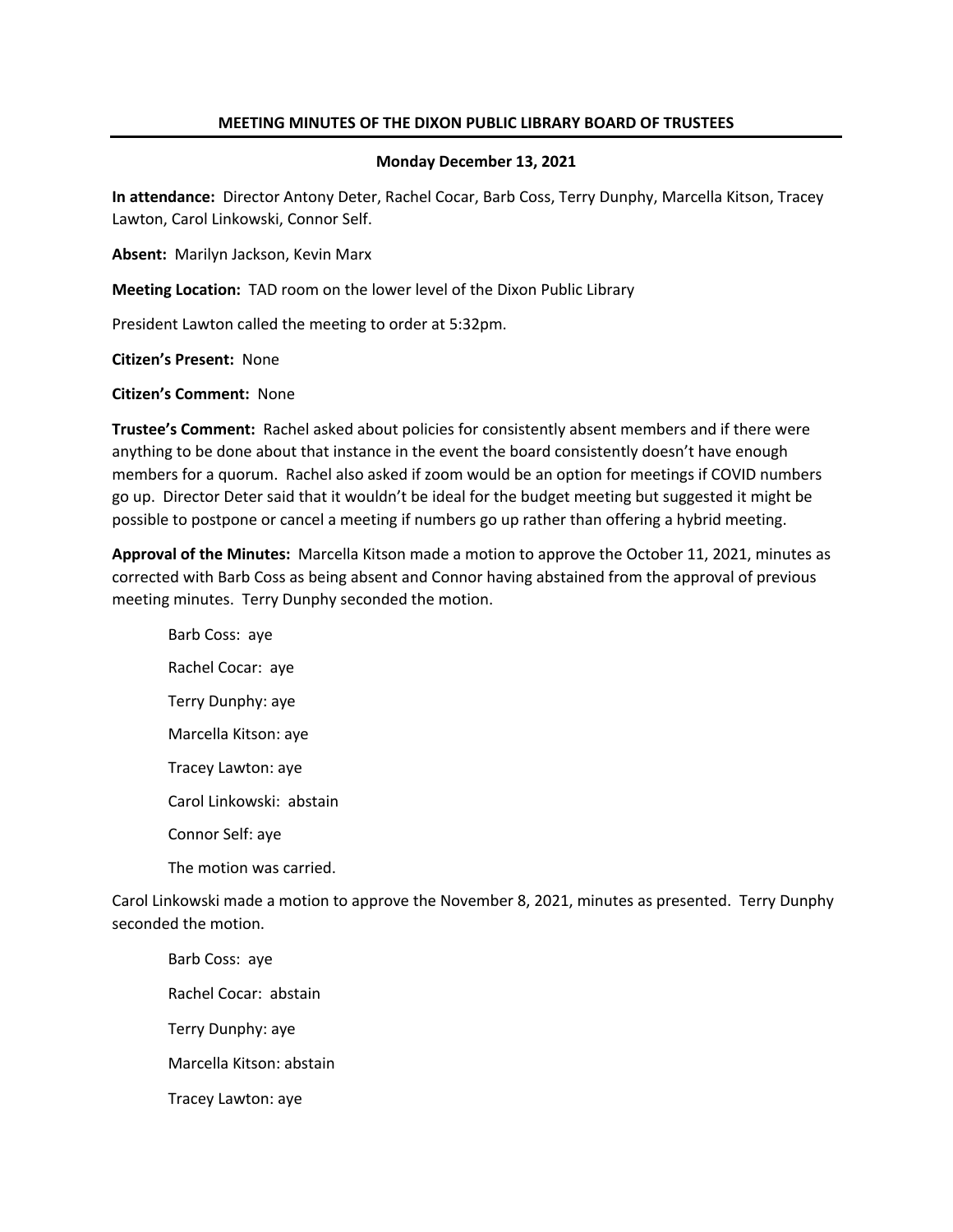Carol Linkowski: aye Connor Self: abstain The motion was carried.

## **President's Report:** None

**Director's Report:** In addition to the written report Director Deter had a brief addition. He will need a meeting with the finance committee to get the budget proposal looked at before the January meeting. Director Deter will reach out to the committee to get it organized some time after Christmas. He also asked the board to start thinking about overdue fines. He would like the board to consider waiving the backlog of overdue fines. This is not fines accruing against things that have been lost or damaged. This is against things that have actually been returned. As of today, there are 672 patrons who owe fines against 2,413 items that have come back late. Average fine is \$2.51, and the average account is \$9.02. This covers the range between May 13, 2020, to March 20, 2021. Some staff are uncomfortable asking for fines to be paid when items have been returned. On the other side the lost items fines total about \$13,500 that have accrued over the last seven years. The worst \$9,500 has been sent to collections (i.e., families with fines over \$50). Collections were sent about ten days ago (12/1/21). Director Deter won't know until the next meeting if patrons have started paying. Director Deter is suggesting doing away with overdue fines, not lost item or damaged item fines. If overdue fines are an incentive for people to get things back, you would think more items would go missing when we're not charging fines. Somewhere between 100-125 items go missing every year. About ¼ of that gets returned at some point. Tracey asked how much the library makes per year on fines. Director Deter said it is a complicated answer. The library has never kept a separate track between overdue and lost items so it's hard to say how much was for lost items and how much was for overdue items. There are eight years of back history of paid fines and those are largely lost items. Overdue fines before COVID made up about 2-3% of overall revenue. Carol asked if the library is doing it because it is more trouble than it's worth? Carol stated that if fines are stopped it will be difficult to reinstate them if the board ever saw fit to do so. At what point does the policy decide it is no longer a late item versus not being returned? Will the time between determining if an item is late versus lost be shortened if we drop the fines? When the board changed the policy for DVD borrowing to match that of books, there were fewer lost DVDs. Milledgeville Public Library went fine free, and the director had a few patrons report that those who wanted to pay fines now leave a donation to cover for the fine. The New York Public Library got rid of fines and cleared the back debts of 400,000 patrons. Wiping the slate clean for back debts would be a separate action item than doing away with the fines. Tracey echoed Carol's questions and stated that she would have wanted to ensure that the two weeks are honored on items that have a waitlist. Antony stated that those who have items that are on hold are not permitted to renew them. "Hot ticket" items have a special code attached to them when they check them out. There can be specific rules created for "high demand" items. Antony will prepare more detail for the next meeting. Connor stated that the money is not revenue until it's actualized. Antony clarified that it's not even audited until it's on the balance sheet. Connor asked how much the library has actualized.

Marcella asked Antony about the commissioning of a new logo. Antony asked the designers to create something that can be used for the hose company celebration next year and then used going forward from then. Addelise is the name of the company and Jessica Dempsey is the designer.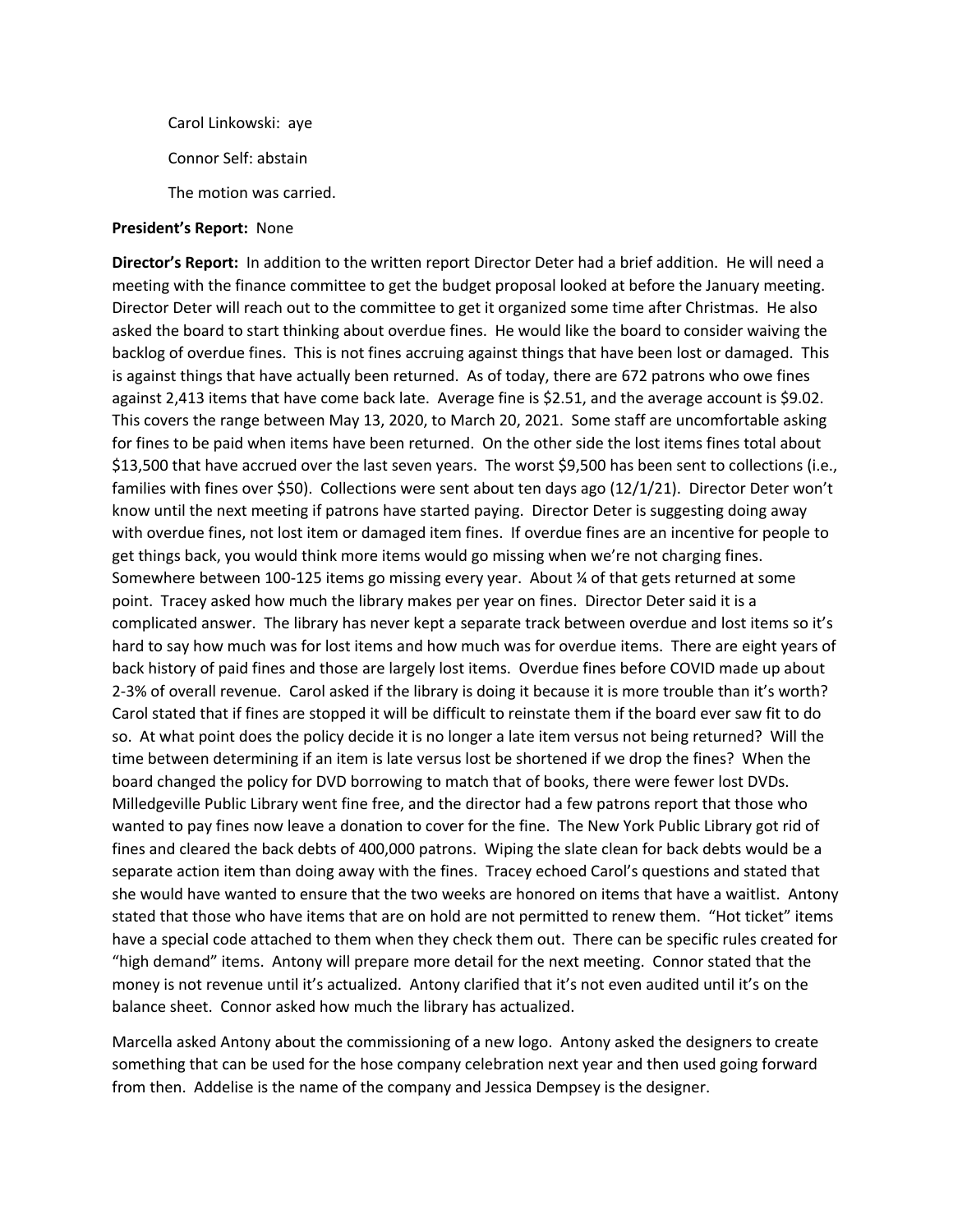**Treasurer's Report:** Connor Self made a motion to approve the treasurer's report as submitted. Marcella Kiston seconded.

Barb Coss: aye Rachel Cocar: aye Terry Dunphy: aye Marcella Kitson: aye Tracey Lawton: aye Carol Linkowski: aye Connor Self: aye

The motion was carried.

**Invoices and Expenditures:** Marcella Kitson made a motion to ratify the invoices and expenditures and Connor Self seconded.

- Barb Coss: aye Rachel Cocar: aye Terry Dunphy: aye
- Marcella Kitson: aye
- Tracey Lawton: aye
- Carol Linkowski: aye
- Connor Self: aye

The motion was carried.

## **Committee Reports:**

- ❖ **Finance and Budget:** none
- ❖ **Building and Grounds:** none
- ❖ **Personnel and Salary:** none
- ❖ **By-laws, Policies, and Procedures:** none
- ❖ **Technology and Technology Resources:** none

**Regular Calendar Business:** None.

**Unfinished Business:** None.

**New Business:** Consider and approve Facility Plan for 2022-2025. The old facility plan expired this year and should be updated for grants that Antony would like to apply for. The grant could cover 50% of two of the projects in the building plan which could total at least \$15,000. A current facility plan is one of